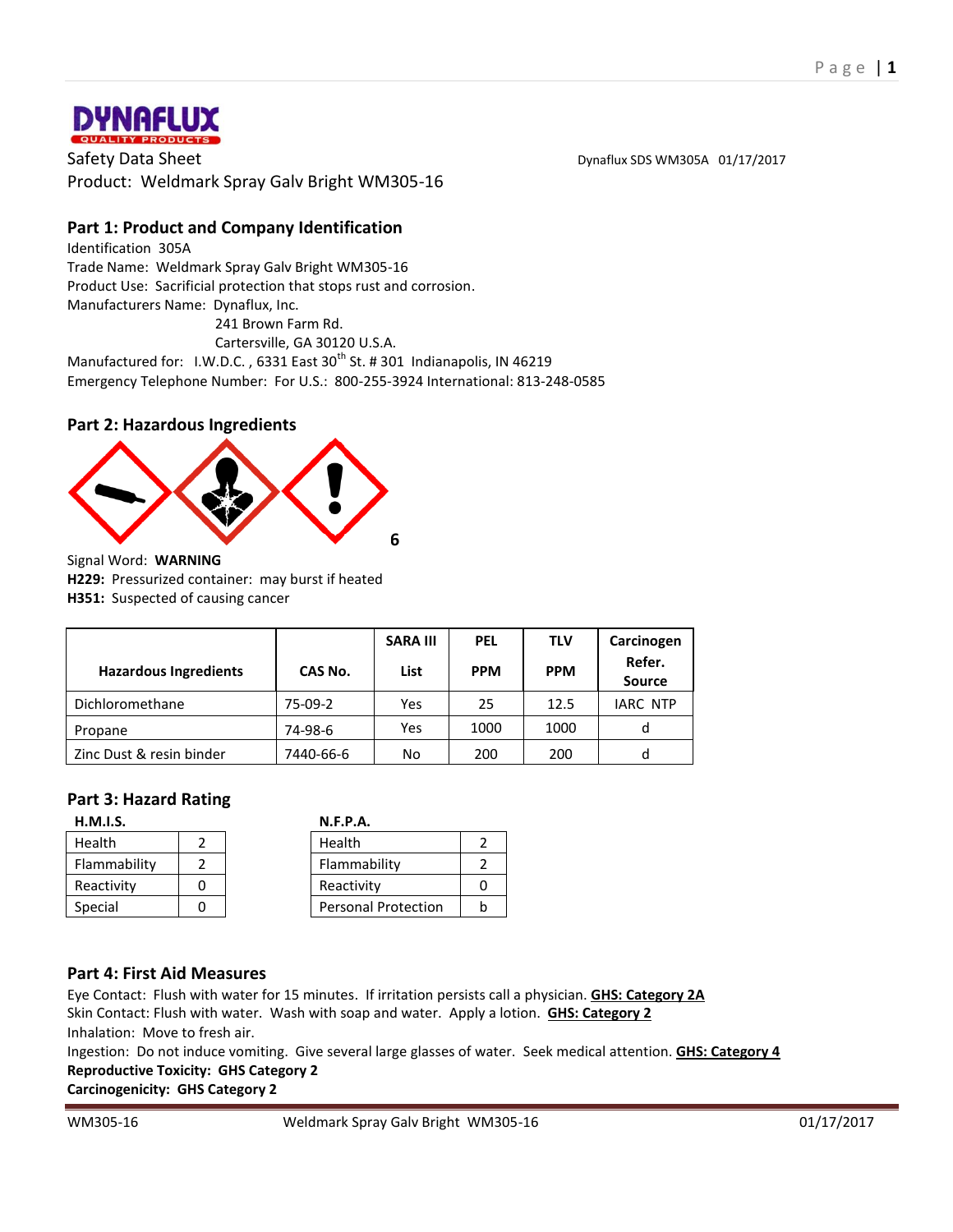## **Part 5: Fire Fighting Measures**

Flashpoint: Nonflammable Flame Projection Test U.E.L.: None Established L.E.L. : None Established Auto Ignition Temperature: 662°C. Combustion Products: Carbon dioxide, carbon monoxide, hydrogen chloride and small amounts of phosgene. Extinguishing Media: Foam, CO2, Dry chemical Unusual Fire and Explosion Hazard: use a self contained breathing apparatus. Use water fog to cool containers to prevent rupturing.

# **Part 6: Accidental Release Measures**

Small Spill: Soak up with absorbent material, i.e. kitty litter, clay or dirt. Sweep up and place in a labeled closed container. Large Spill: Keep unauthorized people from the area. Use self contained breathing apparatus. Dike area and pump contents to a labeled, closed container. Absorb residue and sweep up. Place in a closed, labeled container.

## **Part 7: Handling and Storage**

Leave in the shipping containers. Store in a cool dry place. Do not expose aerosols to temperatures above 120° F or the container may rupture.

## **Part 8: Exposure Control / Personal Protection**

If vapor exceeds TLV use a approved respirator. Use mechanical ventilation in confined spaces. Wear safety glasses and protective gloves.

## **Part 9: Physical and Chemical Properties**

Boiling Point: NA Vapor Pressure : 47.33 KPa Vapor Density: NE Appearance and Odor: Silver; chlorinated solvent odor Evaporation Rate (BuAc=1): >1 Water Reactive: No

### **Part 10: Stability and Reactivity**

Stability- Product is stable Hazardous Polymerization- will not occur. Conditions to Avoid- Ignition sources, open flames, amines and strong bases.

# **Part 11: Toxicological Information**

Ingestion: Rat LD50 1500-2500mg/kg Inhalation: Rat LC50 10,000 ppm Carcinogenicity Classification: N.T.P. Anticipated Carcinogen. IARC: Possible carcinogen; 2B Reproductive Toxicity: animal studies- None Genetic Toxicity-negative results from animal studies.